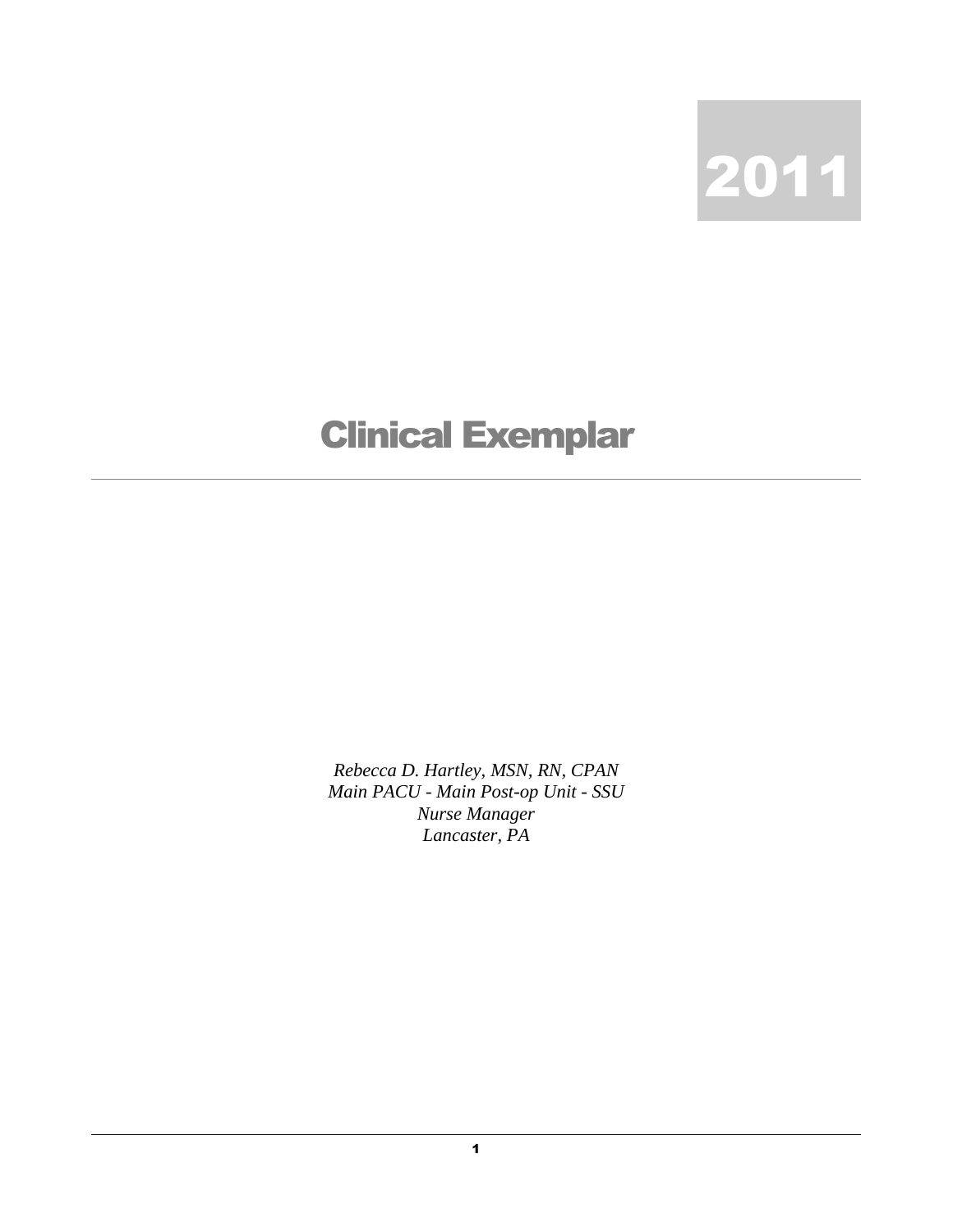## **Story** 12

## WHY I LOVE MY JOB!

 esterday I had the opportunity to care for a severely ill patient that experienced a perforated bowel and needed to come to PACU, since no beds were available in the ICU. Many a PACU Nurse shudders at the thought of this type of patient because of their hemodynamic instability and high care demands…but my team knows I love these challenges. The patient arrived with little BP and high flow vasopressors and of course on a ventilator....need I say more, but thankfully Y

the CRNA had provided generous fluids in the OR (5000cc)…yet the patient only provided 40cc of urine output…..not nearly enough in my estimation. The Foley Cath ("Poor Man"s Swan Ganz") told the tale of this extremely sick patient.



The CRNA look exasperated as they guided the patient into PACU and I asked, "Are you OK?…Can I get you anything?"... "Don"t worry we"ll get through this together!" I, with the assistance of fellow team members, hooked the patient to the monitors, transducers and blowing machine in a calm and deliberate manner….I think we sometimes can do this in our sleep (and probably have). Report was given and taken as I got down to the task at hand……making the patient better. Titrate this med, add this med and take that one away…as we traveled the rollercoaster of care for this septic patient.

2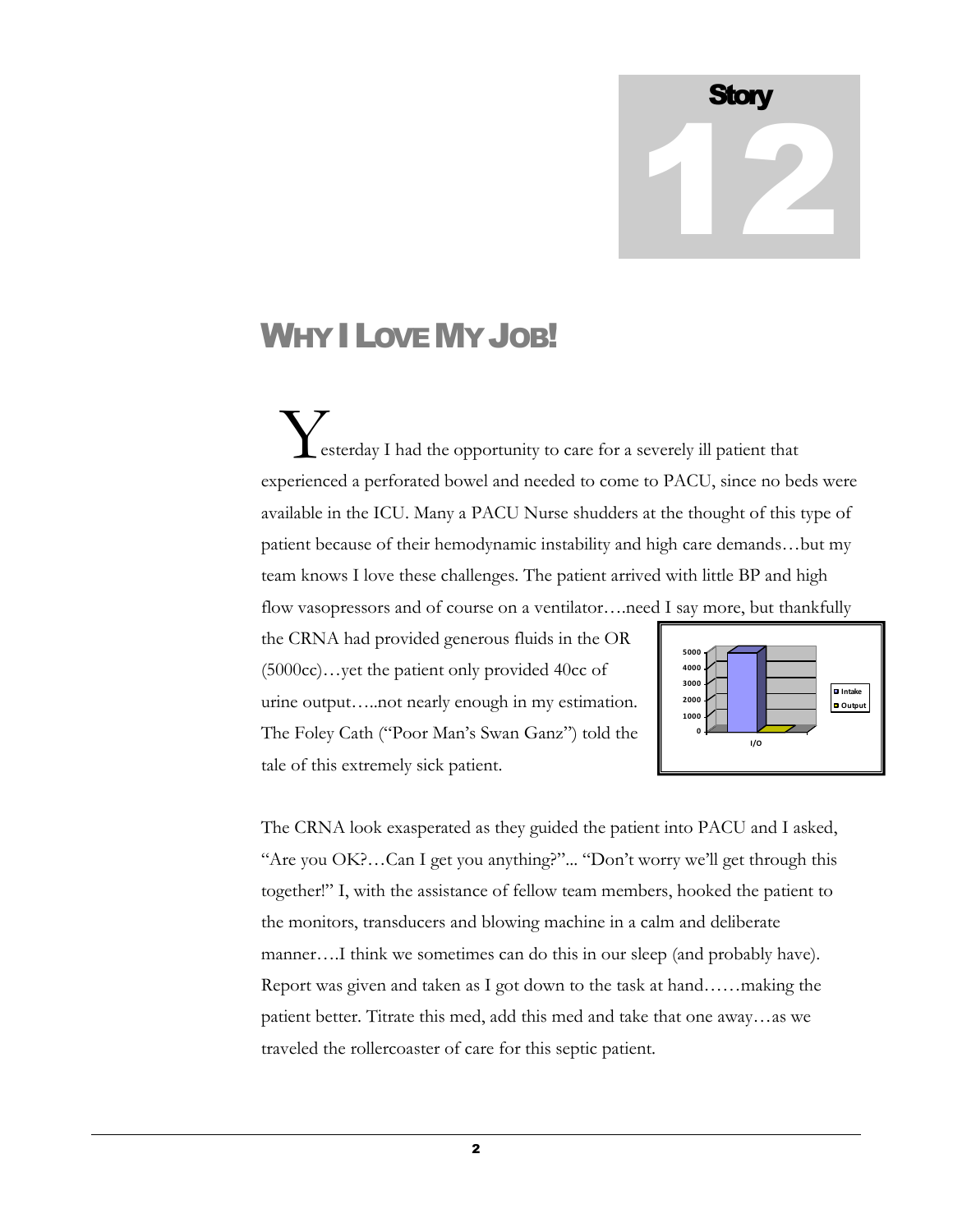A flurry of doctors gathered at times around the bedside offering suggestions, writing orders and collaborating with me on the patient's care. "Collaborating with me of all people"….the previously insecure and shy individual that had overcome these personal traits as she matured as a nurse and individual. Wow!….would my



nursing instructors have been proud! I offered input and suggestions that were heeded by the MD"s at hand, as I continued conscientious and judicious fluid management along with pressor agents to help the patient. Alas, the dreaded Levophed was added. We all remember the mantra: "Levophed- Leave em dead!" Not on my watch, I thought!

What's this? The patient stirred...as I spoke to the patient, her eyes opened and she shook her head yes or no to questions. "No pain"...that's good. "You have a breathing tube in, you had surgery and you"re in the recovery room". (If I only had a dollar for every time, I had said this to patients.) The patient responding was positive news, as I continued the trek of pressor agents and fluids. Additional consultants we called, cultures were drawn and antibiotics were given. The patient"s blood pressure was responding! The collaboration and treatment plan seemed to be working!

Oh no….don"t forget the family. As I always say, "It is easier on the sleeping patient then the family that is waiting"….I have been there and done that myself. It's much easier being on this end of things! Thanks to the waiting room staff the daughter, son-in-law and granddaughter came to the PACU. They approached the beside, obviously distressed and

**"It is easier on the sleeping patient then the family that is waiting"**

scared. I introduced myself and said, "It's OK. She's awake. Please feel free to speak to her and let her know you are here." The daughter says, "I"m here Mom. I love you. Be strong." The patient responds by mouthing back at her daughter, "I love you." The daughter turns to me and says, "What should I do now?" looking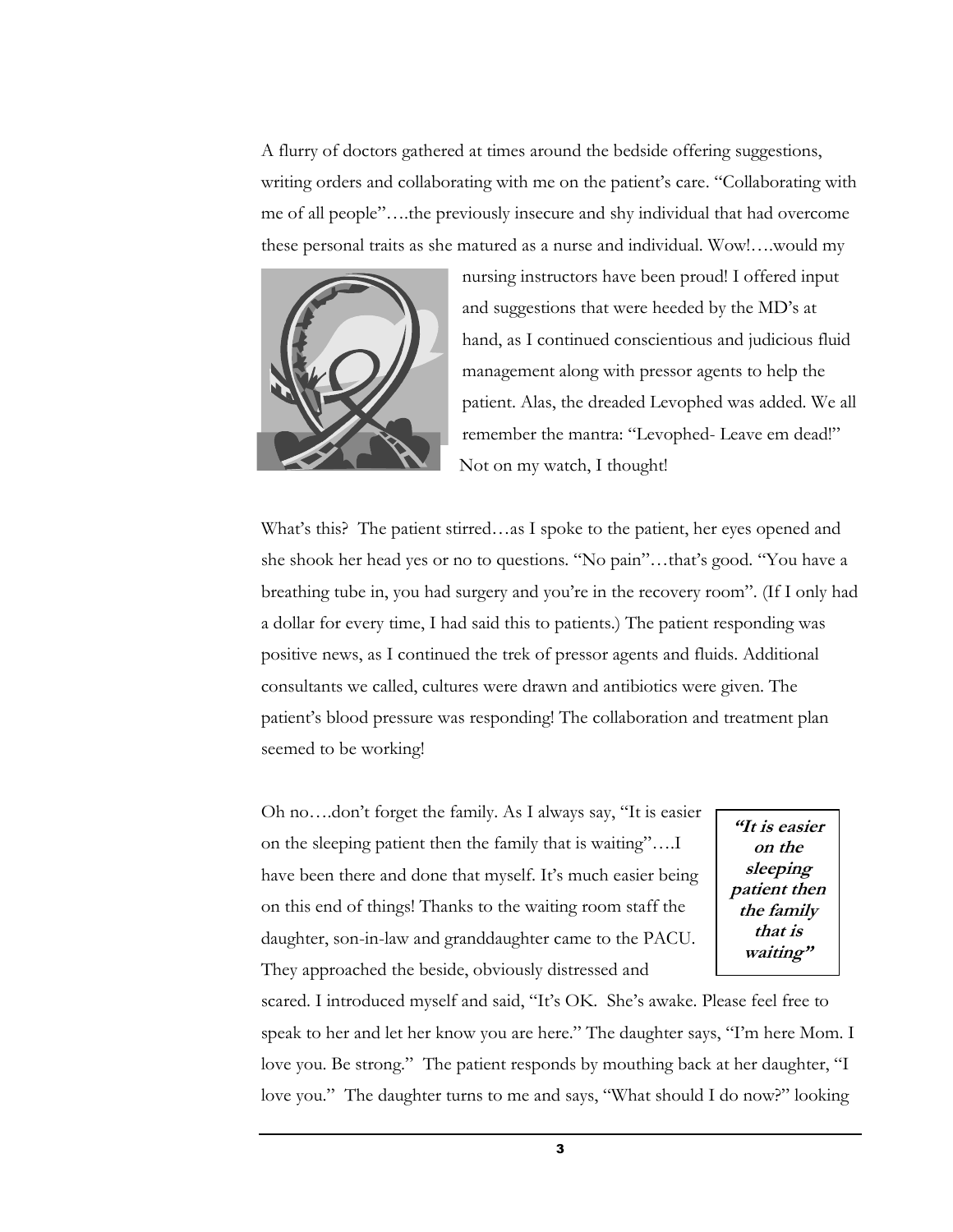at me like a young child with eyes full of insecurity. My response is simple, "You need to take care of yourself. Did you get something to eat? We are taking care of your Mom. Just don"t forget to take care of yourself" as I directed my response to each family member. "She is going to need you."

I then reviewed the care we were providing for her mom and what all the equipment was doing to help her. I knew the view of all the tools of my trade were overwhelming to the average non-healthcare person. The daughter looked at me with sincerity and said, "Thank you for all you are doing for my Mom.".... "You're welcome," I humbly responded. (As nurses, it's often hard to take these compliments….caring for patients is "WHAT WE DO").

I explained to the family that I would keep them updated and hoped to move to the ICU soon. Time moved on, the epidural infusion was started (a sure sign the patient"s BP was getting better.) I did not want the patient to have intolerable pain. Care continued, MD"s continued to visit, were updated and additional meds were given. The patient was improving.

Report was called to a friendly ICU nurse and I could tell she understood my story and had experienced it herself before. We discussed the in and outs of the patients care, what I had done and tried to accomplish. Her tone and reception showed me, she too appreciated what I had done, as well as reassured me I was turning my patient"s care to another person who cared.



As I prepared to take the patient to the ICU, I contacted the family and let them know, we were leaving shortly. The daughter stated "Please tell my Mom her grandson is coming in from Michigan." She thanked me again as we said our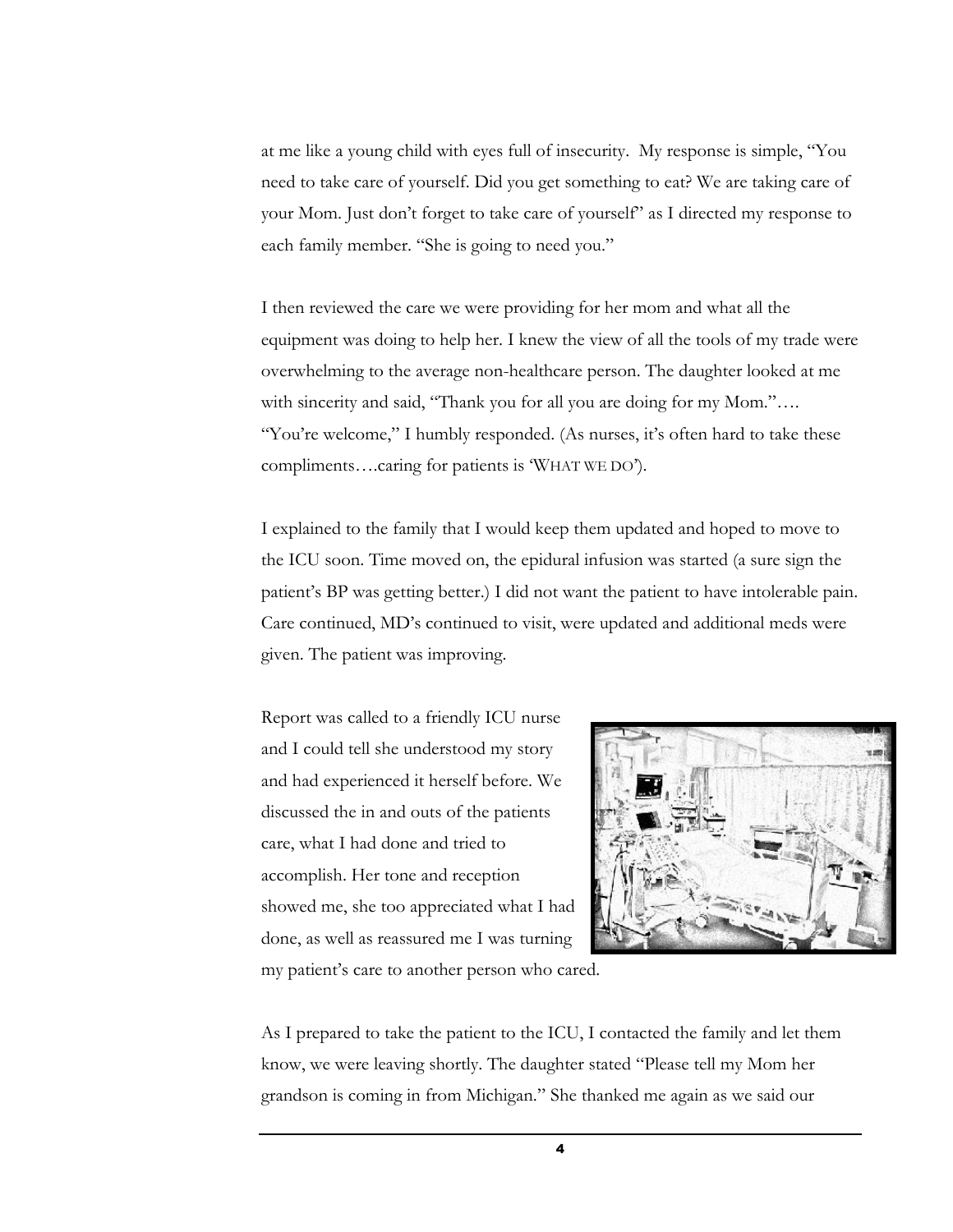goodbyes. I then went to the patient"s bedside and lightly touched her to awaken her. "I just spoke with your daughter; your grandson is coming in from Michigan. She says he is very special to you." The patient's eyes met mine as the corners of her lips turned up, she formed a smile around the endo tube, and she shook her head in acknowledgement of what I had told her.

We "packaged" the patient for transport to the ICU with assistance from pulmonary and PtCA Staff. My role in the care of this patient was nearing an end. I reassured the patient as we approached the ICU of what we were doing and where we were going. Care was transferred seamlessly. I stayed to answer questions from the ICU staff and thanked them for their reception. I then approach the patient and said, "Take care ma'am. I hope you feel better soon." The patient opened her eyes and shook her head to respond as I held her hand and said my goodbyes. It's hard to believe our time together was ending.

I left the bedside and the ICU nurses as they too diligently hooked the patient to monitors, tranducers and the ventilator…it was like the PACU admission revisited. Dejavu! The family was coming down the hall as I made my way back to my home in the PACU. They called to me by name and I briefly updated them on "their Mom". They thanked me once again and I replied with a quiet/humble, "You"re welcome".

I returned to the PACU mentally and physically exhausted, but satisfied…..but how can this be? Satisfied with caring for a "train-wreck". As I pondered these feelings, I began to realize how this can be…..**I LOVE BEING A PERIANESTHESIA NURSE!** I love the autonomy to think on my 2 feet and be appreciated and thanked by medical providers for "being there" and caring for their patients when they can't, but....Most of all I love caring for patient's and families and making an impact (probably well beyond my faculties) on the people I care for and touch. This includes the teams, co-workers and individuals I work with! This is why....."I love my job!"